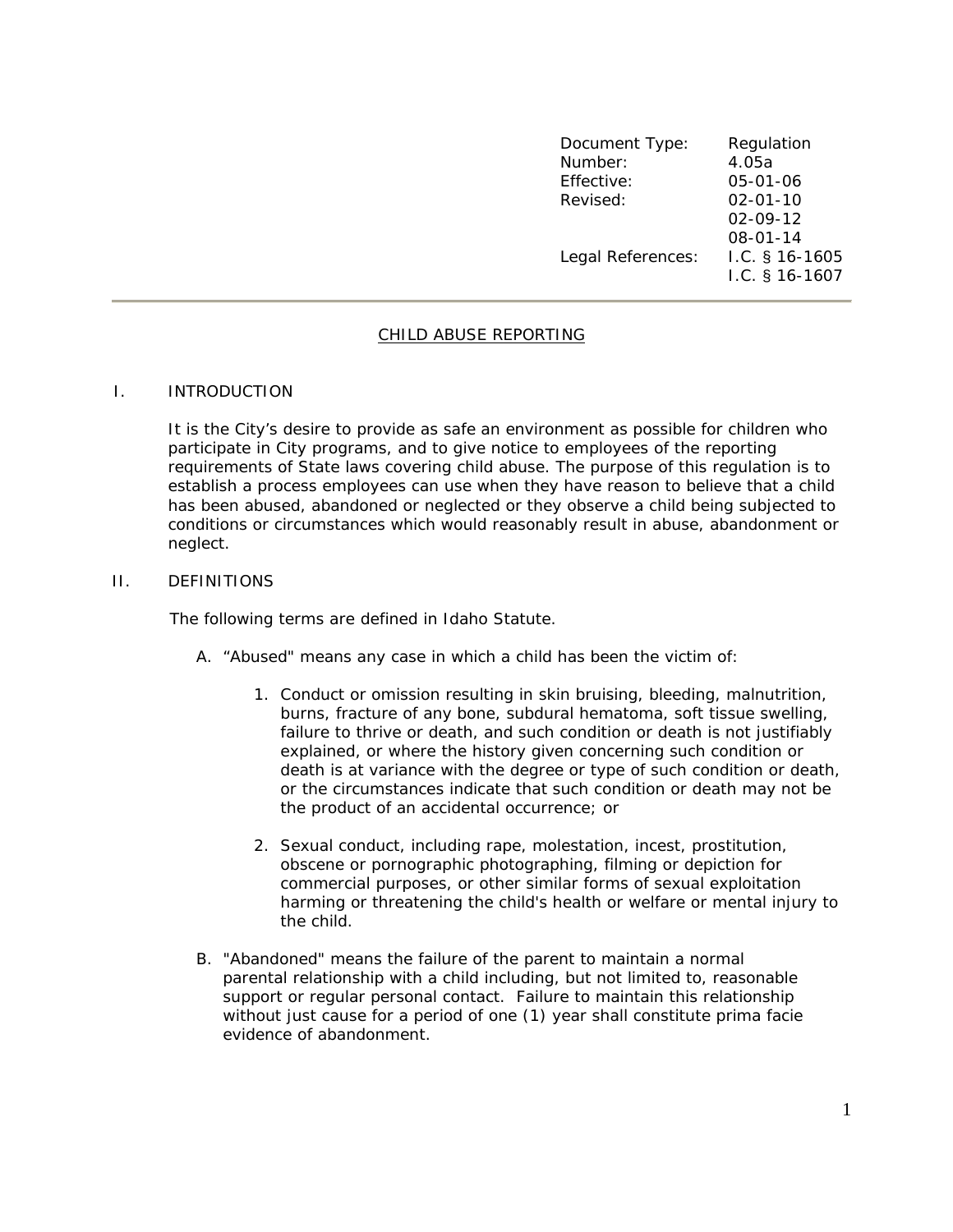- C. "Neglected" means a child:
	- 1. Who is without proper parental care and control, or subsistence, medical or other care or control necessary for his or her well-being because of the conduct or omission of his or her parents, guardian or other custodian of their neglect or refusal to provide them; however no child whose parent or guardian chooses for such child treatment by prayers through spiritual means alone in lieu of medical treatment shall be deemed for that reason to be neglected or lack parental care necessary for his or her health and well-being; or b
	- 2. Whose parents, guardian or other custodian are unable to discharge their responsibilities to and for the child and, as a result of such inability, the child lacks the parental care necessary for his health, safety or well-being; or
	- 3. Who has been placed for care or adoption in violation of law; or
	- 4. Who is without proper education.

# III. REPORTING PROCEDURES

The following outlines what actions employees should take under the described circumstances.

A. Employee Suspected of Child Abuse

When an employee has reason to believe that another employee is abusing a child, the following steps should be followed:

- 1. The employee who becomes aware of another employee's suspected abuse shall immediately notify his/her supervisor of the suspicion. The supervisor shall require the employee to **immediately contact Child Services [CPS] or in the case of an emergency, the Boise Police to report the issue in accordance with the Child Abuse / Sexual Abuse Report Form [see Exhibit 4.05c]**. Neither the supervisor nor the employee shall engage in any form of investigation.
- 2. The supervisor shall notify his/her department director who will advise Human Resources and the Mayor that a report has been filed, consistent with State law.

In order to protect the privacy of all persons involved, all phases of the reporting procedure shall remain strictly confidential. The person who reports the actions of the suspected employee will remain anonymous, provided their report was made in good faith; however, persons with a legitimate need to know will be notified. Confidentiality of principals and witnesses cannot be guaranteed if criminal investigation is pursued or if administrative action is taken.

Any and all media contact will be exclusively coordinated through the Mayor's Office.